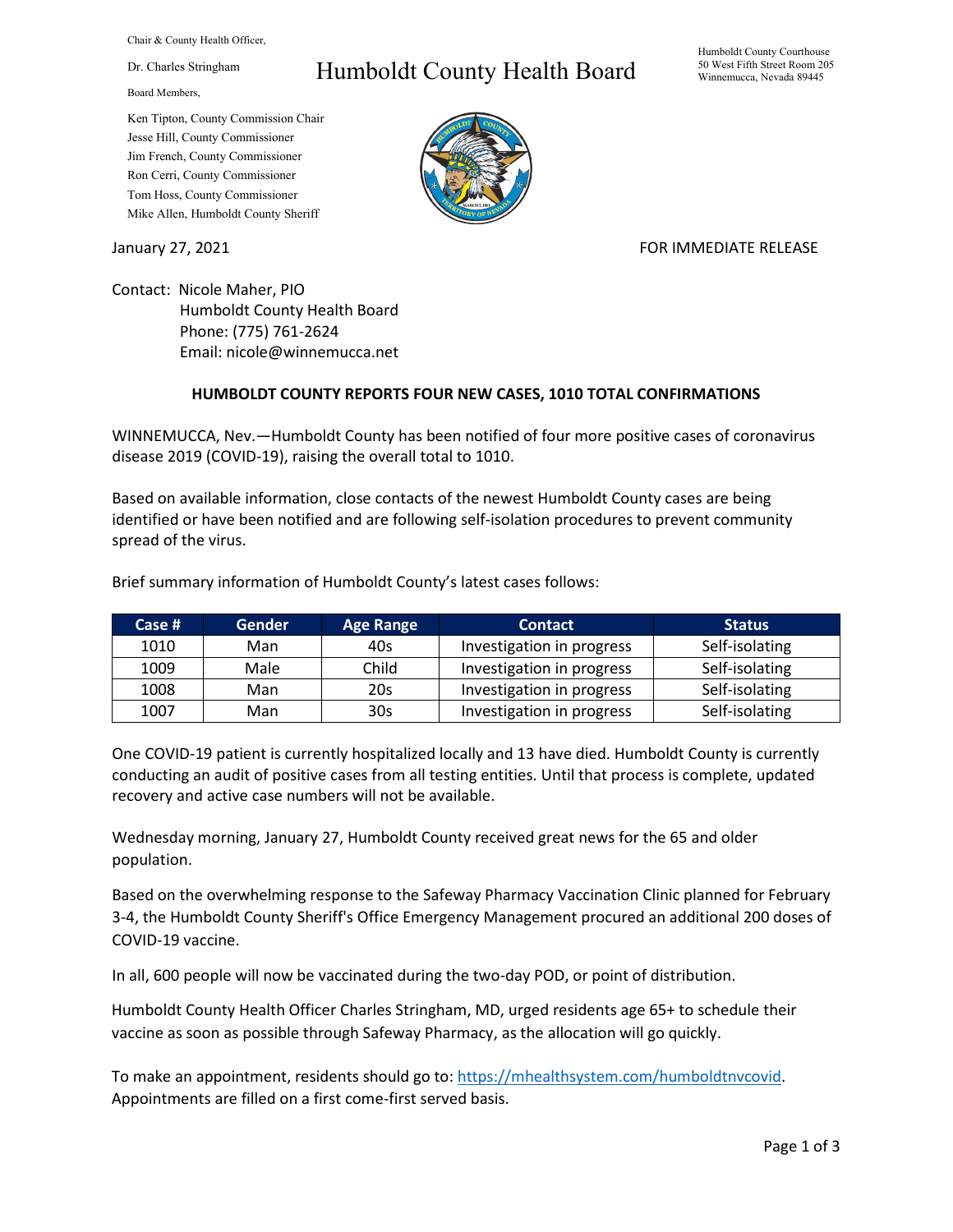Those who participate in the February 3-4 vaccine POD should plan to return on March 3-4 for the second dose of the vaccine.

"We were so excited to receive news of this additional allocation," said Dr. Stringham. "Every vaccination helps ensure one more person's safety in our community, and we are grateful!"

Those who sign up for the Safeway vaccination event, and who need to access the required paperwork, may visit the [Humboldt County Nevada Facebook page](https://www.facebook.com/humboldtcountynv) to download the paperwork from the top pinned post.

Humboldt Printers, located at 405 W. Fourth Street, has also generously offered to provide paperwork free of charge to those who need it. Residents may stop by anytime between 8:30 a.m. and 4 p.m. Monday through Friday to pick up the packet.

To prevent the spread of COVID-19 in Humboldt County:

- Stay home to limit exposure, and wear a facial covering if going out in public is necessary.
- Maintain 6 feet of distance from other people at all times.
- Wash hands often with soap and water for at least 20 seconds. If soap and water are not available, use an alcohol-based hand sanitizer.
- Avoid visiting sick people or those who are self-isolating.
- Avoid touching eyes, nose, and mouth.
- Cover coughs and sneezes with a tissue, and throw the tissue in the trash.
- Clean and disinfect frequently touched objects and surfaces.
- Self-isolate if they have had a known exposure, or if they are awaiting COVID-19 test results.
- Stay informed. The COVID-19 situation is changing frequently. Up-to-date information is available on the Centers for Disease Control and Prevention (CDC) [website.](http://www.cdc.gov/coronavirus/2019-ncov/index.html)

COVID-19 testing locations in Humboldt County include:

- **Humboldt General Hospital Screening Clinic** Offers drive-thru screening for asymptomatic persons from 8 a.m. to 5 p.m. Monday through Friday (closed from noon to 1 p.m. for lunch), and byappointment screening with a provider for symptomatic persons from 8 a.m. to 5 p.m. Monday through Friday (closed from noon to 1 p.m. for lunch; call 775-623-5222, ext. 1379 to schedule an appointment). Located at 51 E. Haskell Street, across from Humboldt General Hospital.
- **Golden Valley Medical Center** Private clinic owned by Nevada Gold offers screening for asymptomatic and symptomatic persons. Call (775) 625-4653 for an appointment.
- **Ridley's Pharmacy** Offers in-vehicle, self-administered asymptomatic and symptomatic testing. Go [here](https://www.doineedacovid19test.com/Winnemucca_NV_1098.html) and follow the prompts to schedule an appointment.
- **HGH Emergency Department**  Those who experience severe COVID-like symptoms should go directly to the HGH Emergency Department, which is open 24 hours a day, or call 9-1-1 for emergency assistance.

Local COVID-19 information is available in Spanish @CovidEspanol. Humboldt County COVID-19 updates and information are available in English at @HumboldtCountyNV and @StopHumboldtCoronavirus.

Humboldt County has established a COVID-19 vaccine recorded information line. Call (775) 375-3200 to hear the latest about vaccine allocations, local distribution opportunities and changes as they occur. The